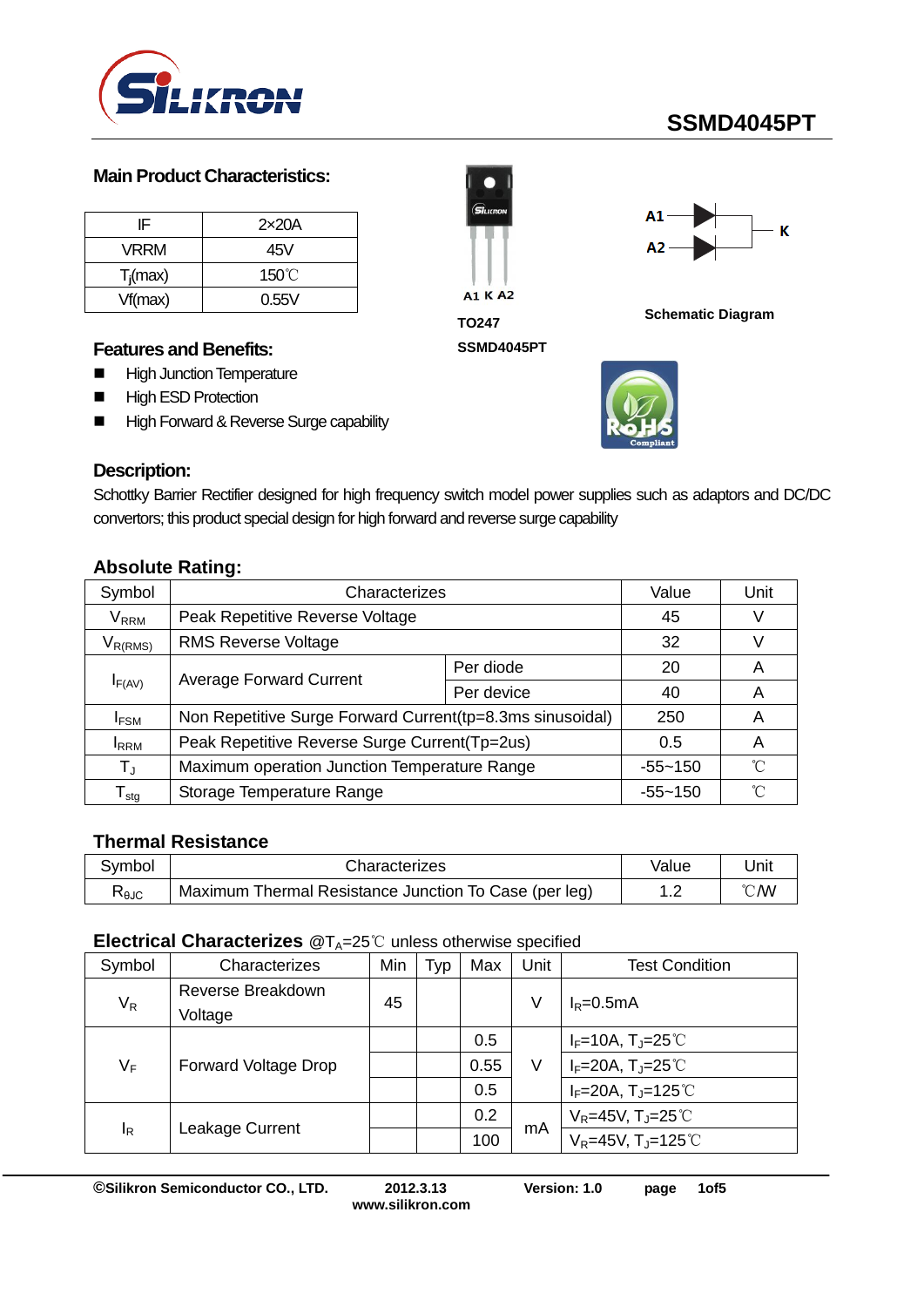

# **SSMD4045PT**

### **I-V Curves:**







**Figure 1**:**Typical Forward Characteristics Figure 2**:**Typical Capacitance Characteristics**



**Figure 3**:**Typical Reverse Characteristics**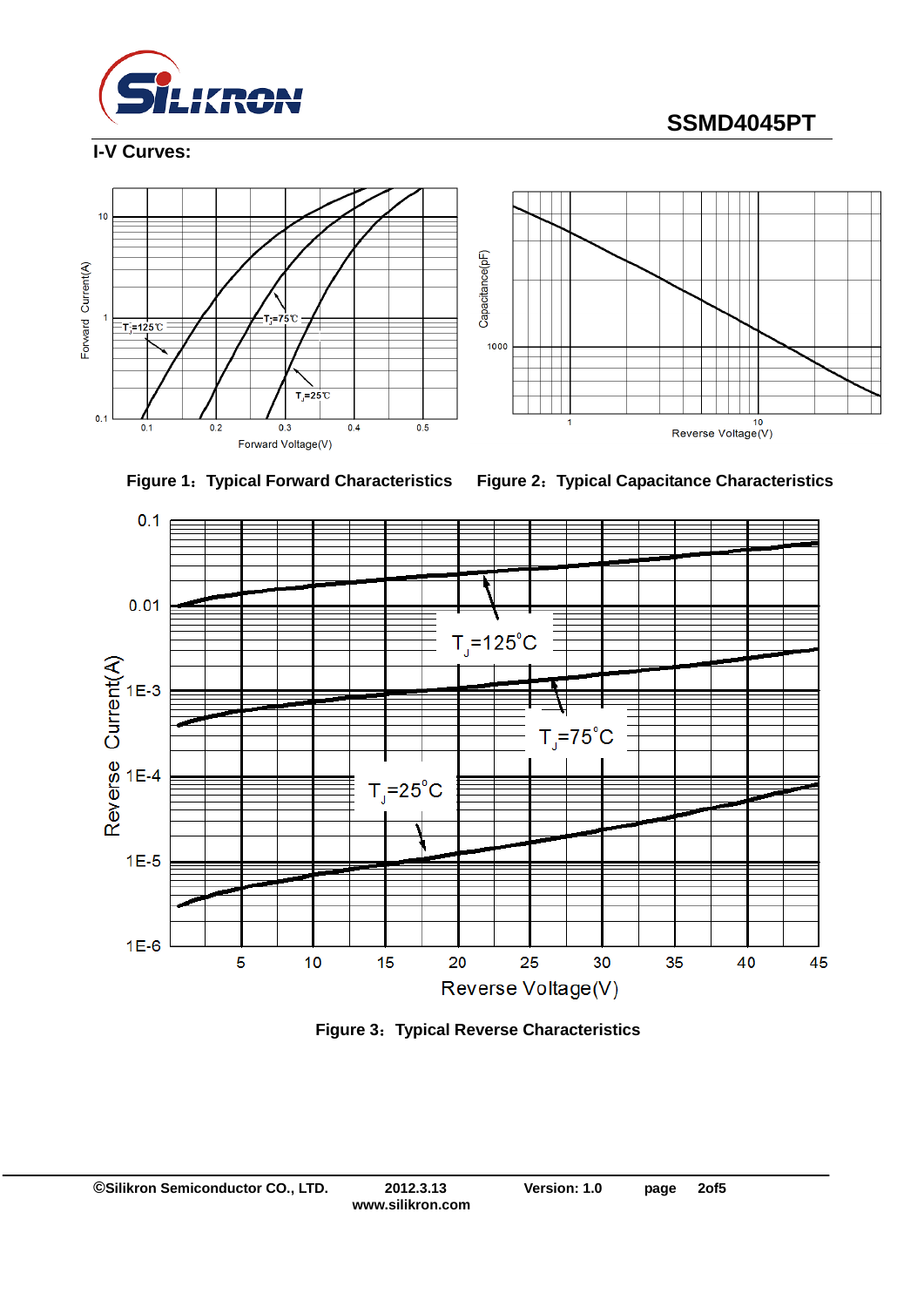

## **Mechanical Data**: **TO247:**



 $_{\rm c}$ 





|                |         | <b>Dimension In Millimeters</b> |        | <b>Dimension In Inches</b> |                          |       |
|----------------|---------|---------------------------------|--------|----------------------------|--------------------------|-------|
| Symbol         | Min     | Nom                             | Max    | Min                        | <b>Nom</b>               | Max   |
| А              | 4.900   | 5.000                           | 5.100  | 0.193                      | 0.197                    | 0.201 |
| A <sub>1</sub> | 2.300   | 2.405                           | 2.510  | 0.091                      | 0.095                    | 0.099 |
| A2             | 1.900   | 2.000                           | 2.100  | 0.075                      | 0.079                    | 0.083 |
| b              | 1.160   | ÷                               | 1.260  | 0.046                      | $\sim$                   | 0.050 |
| b <sub>1</sub> | 1.150   | 1.185                           | 1.220  | 0.045                      | 0.047                    | 0.048 |
| b <sub>2</sub> | 1.960   | ÷.                              | 2.060  | 0.077                      | $\sim$                   | 0.081 |
| b <sub>3</sub> | 1.950   | 1.985                           | 2.020  | 0.077                      | 0.078                    | 0.080 |
| b4             | 2.960   |                                 | 3.060  | 0.117                      |                          | 0.120 |
| b <sub>5</sub> | 2.950   | 2.985                           | 3.020  | 0.116                      | 0.118                    | 0.119 |
| с              | 0.590   | ÷                               | 0.660  | 0.023                      | ٠                        | 0.026 |
| c1             | 0.580   | 0.600                           | 0.620  | 0.023                      | 0.024                    | 0.024 |
| D              | 20.900  | 21.000                          | 21.100 | 0.823                      | 0.827                    | 0.831 |
| D <sub>1</sub> | 16.250  | 16.550                          | 16.850 | 0.640                      | 0.652                    | 0.663 |
| D <sub>2</sub> | 1.050   | 1.200                           | 1.350  | 0.041                      | 0.047                    | 0.053 |
| E              | 15.700  | 15.800                          | 15.900 | 0.618                      | 0.622                    | 0.626 |
| E1             | 13.100  | 13.300                          | 13.500 | 0.516                      | 0.524                    | 0.531 |
| E <sub>2</sub> | 4.900   | 5.000                           | 5.100  | 0.193                      | 0.197                    | 0.201 |
| E3             | 2.400   | 2.500                           | 2.600  | 0.094                      | 0.098                    | 0.102 |
| е              |         | 5.44BSC                         |        | 0.214BSC                   |                          |       |
| L              | 19,800  | 19.950                          | 20.100 | 0.780                      | 0.785                    | 0.791 |
| L1             | ÷       | ÷.                              | 4.300  |                            | $\sim$                   | 0.169 |
| P              | 3.500   | 3.600                           | 3.700  | 0.138                      | 0.142                    | 0.146 |
| <b>P1</b>      | ٠       | ٠                               | 7.400  | ۰.                         | ٠                        | 0.291 |
| P <sub>2</sub> | 2.400   | 2.500                           | 2.600  | 0.094                      | 0.098                    | 0.102 |
| Q              | 5.600   | ÷                               | 6.000  | 0.220                      | $\sim$                   | 0.236 |
| s              | 6.15BSC |                                 |        | 0.242BSC                   |                          |       |
| т              | 9.800   |                                 | 10.200 | 0.386                      |                          | 0.402 |
| U              | 6.000   | ۰                               | 6.400  | 0.236                      | $\overline{\phantom{a}}$ | 0.252 |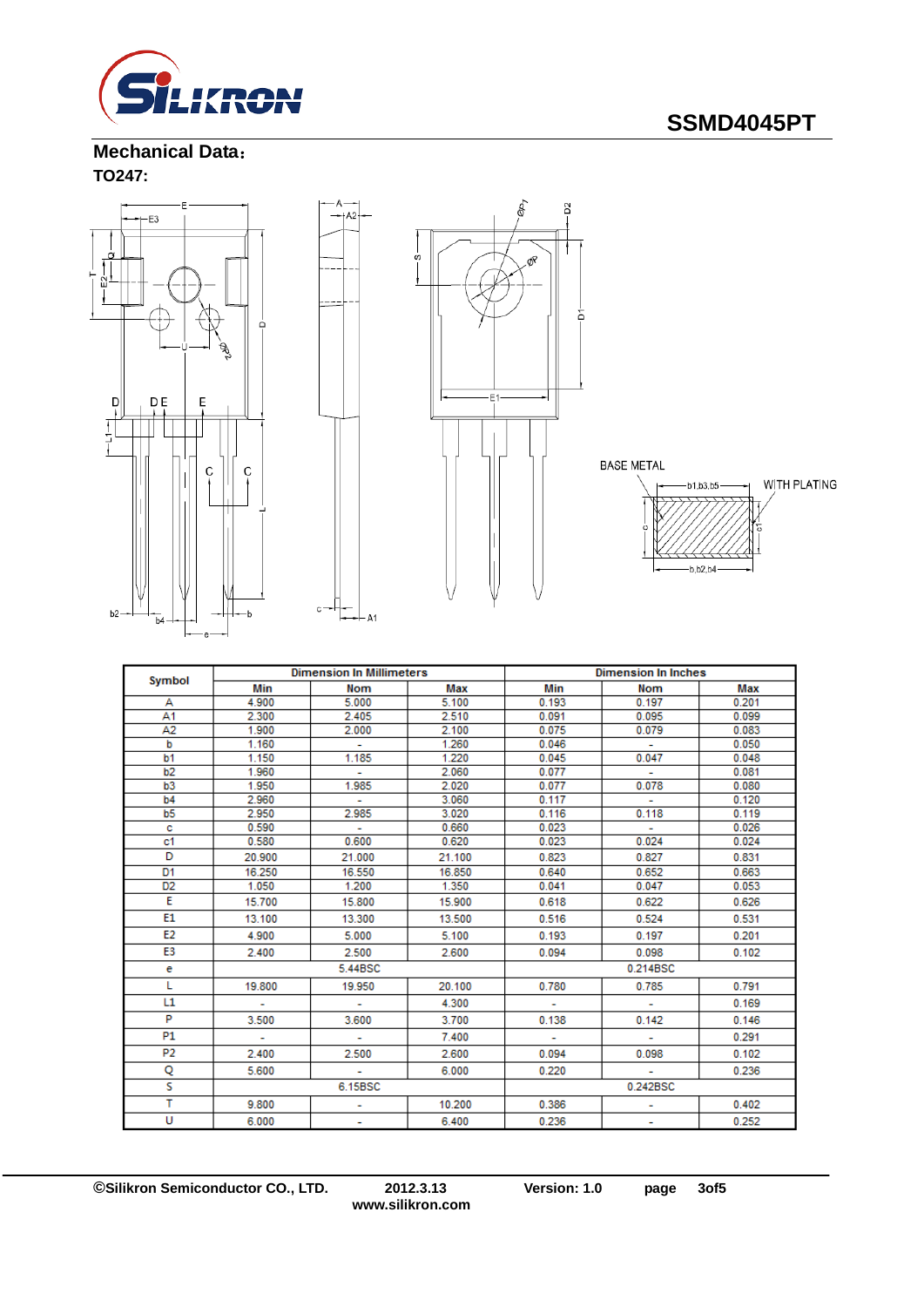

## **Ordering and Marking Information**

# **Device Marking: SSMD4045PT**

## **Package (Available) TO-247 Operating Temperature Range C : -55 to 150 ºC**

## **Devices per Unit**

| <b>Package</b><br><b>Type</b> | Units/<br>Tube | ∣ Tubes/Inner<br>Box | Units/Inner<br>Box | <b>Inner</b><br><b>Boxes/Carton</b><br><b>Box</b> | <b>Units/Car</b><br>ton<br><b>Box</b> |
|-------------------------------|----------------|----------------------|--------------------|---------------------------------------------------|---------------------------------------|
| <b>TO247</b>                  | 30             | 20                   | 600                | 10                                                | 6000                                  |

## **Reliability Test Program**

| <b>Test Item</b>   | <b>Conditions</b>   | <b>Duration</b>   | <b>Sample Size</b>  |
|--------------------|---------------------|-------------------|---------------------|
| High               | Ti=125℃ to 150℃ @   | 168 hours         | 3 lots x 77 devices |
| <b>Temperature</b> | 80% of Max          | 500 hours         |                     |
| <b>Reverse</b>     | <b>VDSS/VCES/VR</b> | <b>1000 hours</b> |                     |
| Bias(HTRB)         |                     |                   |                     |